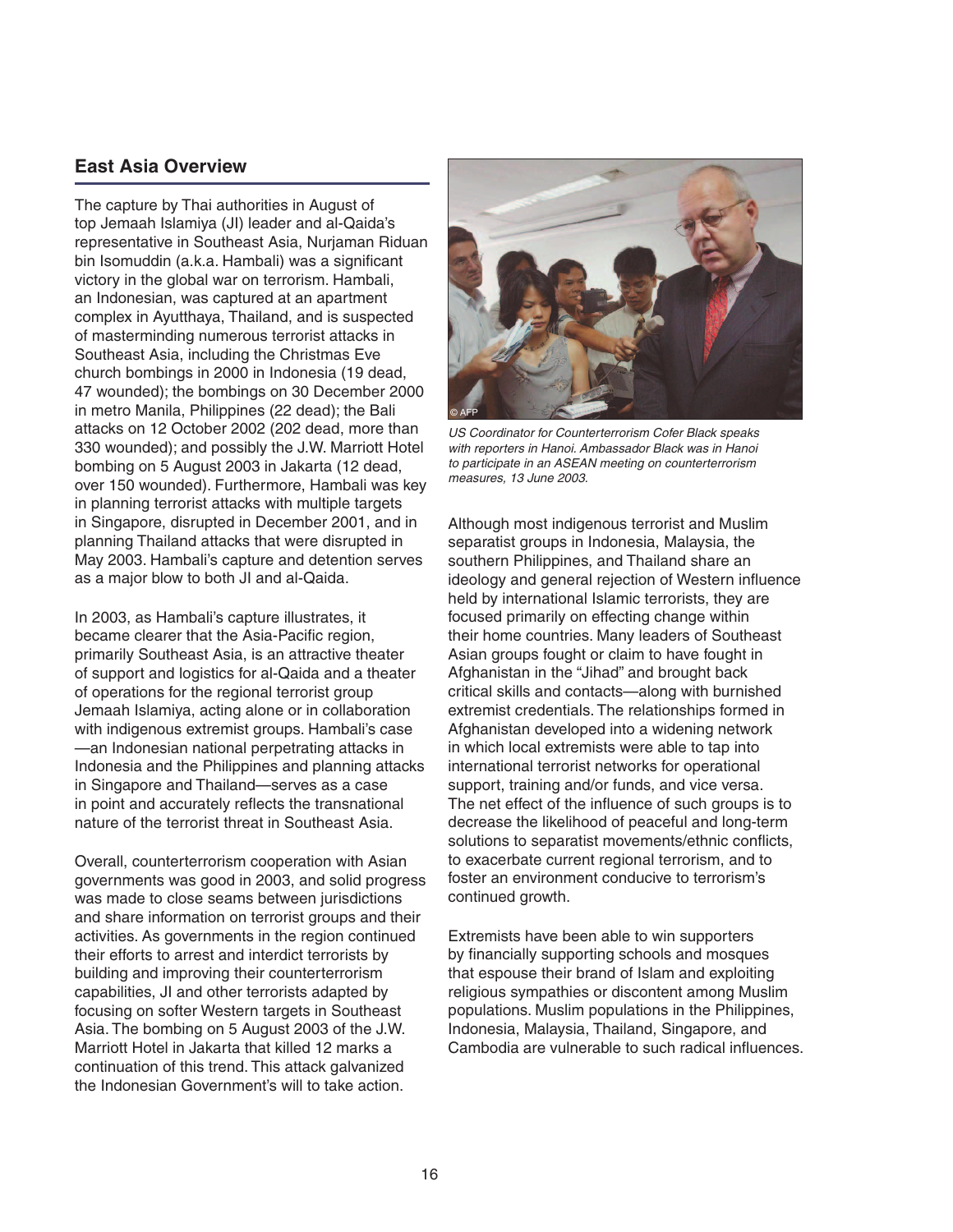Partners such as Australia, Japan, the United Kingdom, Canada, New Zealand, and others are working with the United States to assist governments in the region to overcome these challenges by providing training and assistance. The primary tools to build such capacity remain bilateral engagement programs, but much progress was made in working multilaterally to promote regional and transnational approaches to the challenges of counterterrorism. Building upon the Association of Southeast Asian Nations Regional Forum (ARF) for Counterterrorism Workplan, the Asia-Pacific Economic Cooperation (APEC) Counterterrorism Task Force, and other mechanisms, the region as a whole made advances in areas such as law enforcement, border control, transportation security, information sharing, antiterrorist financing, and the development of legal regimes.

Australia and Japan maintained their strong counterterrorism stance in 2003, both domestically and abroad. Senior officials from both countries publicly declared their firm commitment to work with the United States to combat terrorism over the long term in a meeting of the three counterterrorism ambassadors in November in Canberra. Australia and Japan continue to contribute to the war on terrorism in Afghanistan. Australia made strong contributions to the US-led Coalition in Iraq, while Japan's October passage of the Iraq Reconstruction Assistance Law, which includes provision for dispatching the Japan Self-Defense Forces to Iraq, reflects its strong commitment to assist in reconstruction and humanitarian efforts (deployment, in fact, took place in early 2004).

Australia and Japan are active in helping Asia-Pacific countries build their capacity in various international and regional forums to combat terrorism. Australia, for example, has broadened its network of bilateral counterterrorism arrangements in Southeast Asia to eight nations. The APEC Leaders' Summit in 2003 endorsed two Australian counterterrorism-related initiatives: advancement of passenger information systems and development of a regional movement-alert system. Japanese officials led seminars on immigration control, aviation security, customs cooperation, export control, law enforcement, and terrorist financing.

In May, Cambodian authorities arrested one Egyptian, two Thais, and one Cambodian suspected

of being members of JI. The cell was plotting to conduct terrorist attacks in Cambodia and had been operating out of an Islamic school on the outskirts of Phnom Penh run by the Saudi Arabia–based nongovernmental organization, Umm al-Qura.

China continues to take a clear stand against international terrorism and is broadly supportive of the global war on terror. China actively participated in the Shanghai Cooperation Organization (SCO) and engaged in SCO joint counterterrorism exercises in Kazakhstan and Xinjiang Province in August. The People's Bank of China is in the process of establishing an Anti-Money Laundering Bureau, which will include a Terrorist Finance Investigative Department. Beijing displays a general willingness to cooperate with international terrorism investigations and continues to assert that terrorists—primarily based in Xinjiang Province operate on Chinese territory.

Indonesia continued its firm public stance against terrorism in 2003. The government, led by the Indonesian National Police, has taken effective steps to counter the threat posed by JI, arresting 109 suspected JI members—most in 2003—including suspects in the Bali attacks, the Marriott attack, and other criminal acts linked to terrorism. Indonesia has adopted a comprehensive terrorism law defining various acts of terror and providing police and prosecutors with broader powers to combat terrorism—such as extended pretrial detention periods and the use of electronic evidence in court.

Nevertheless, persistent Indonesian domestic sensitivities, political pressures, and institutional weaknesses limit the Government's effectiveness. The Government, for example, made little effort to investigate the activities and affiliations of six students suspected of terrorist involvement who were deported from Pakistan in early December 2003; two were released within days of their repatriation to Indonesia.

On 1 July, Malaysia established a Southeast Asia Regional Center for Counterterrorism (SEARCCT). SEARCCT is expected to focus on regional training, information sharing, and public awareness campaigns. In August, SEARCCT hosted a training program sponsored by the US Treasury's financial intelligence unit and Malaysia's Central Bank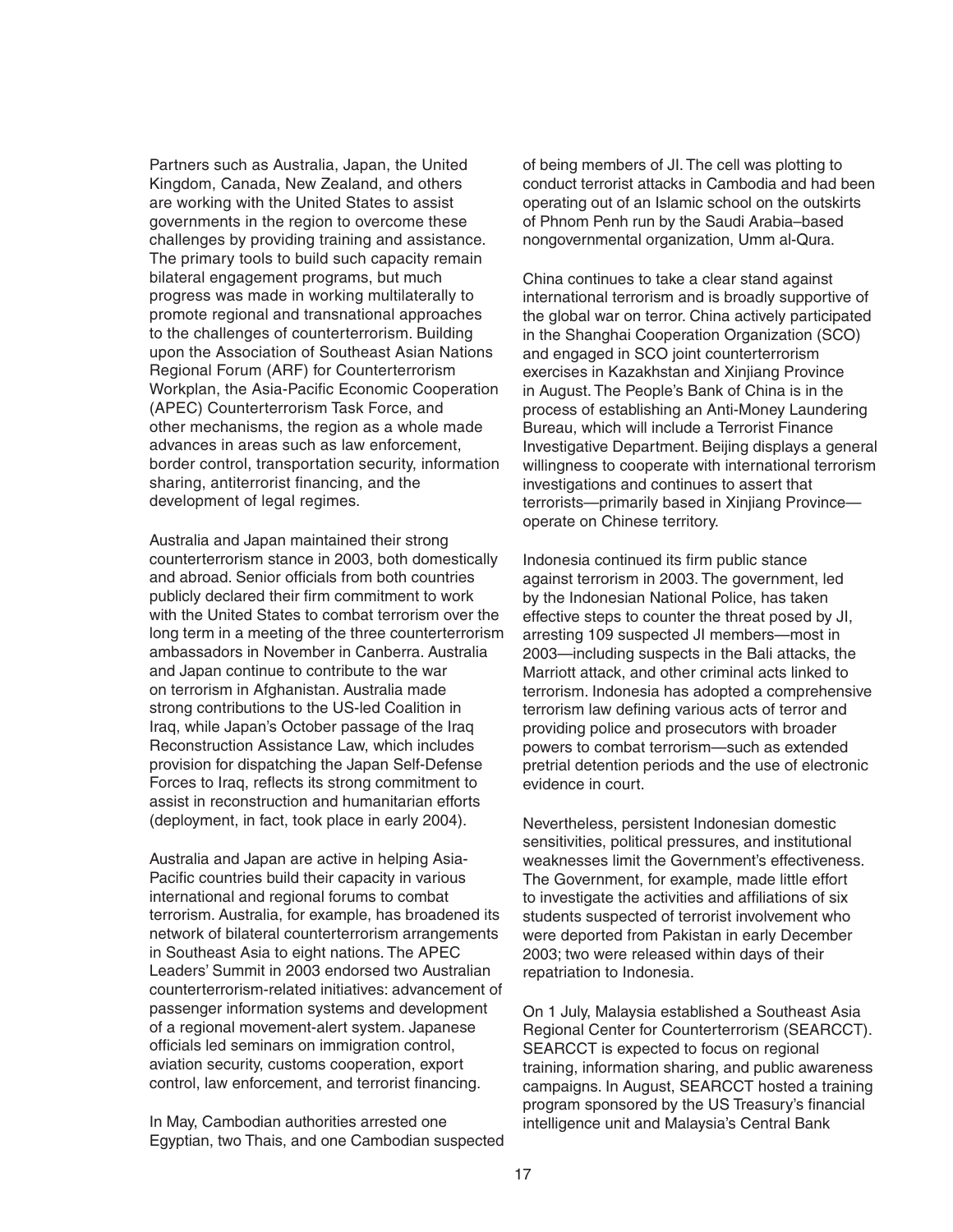on combating terrorist financing. Other nations, including the United Kingdom, Germany, and Australia, are also expected to provide trainers and training materials to the center.

Malaysia has detained more than 100 suspected terrorists under the Internal Security Act (ISA) since May 2001 and assisted Indonesian efforts to prosecute terrorist suspects by making video testimony from suspects in Malaysian custody available to Indonesian prosecutors. Malaysia has responded quickly to UN Security Council requirements to prohibit terrorist financing and freeze the assets of named entities. In September, Malaysia deposited the instruments of ratification for two international antiterrorism conventions: the International Convention for the Suppression of Terrorist Bombings and the Convention on the Prevention and Punishment of Crimes against Internationally Protected Persons. It has not yet become a party, however, to the critical International Convention for the Suppression of the Financing of Terrorism.

New Zealand appointed its first Ambassador for Counterterrorism in September to build upon the measures taken since the attacks of September 11 in the United States and to ensure that New Zealand has a stronger capacity to develop and implement policies on global terrorism and related security issues. New Zealand continues to support Operation Enduring Freedom. It deployed troops to Iraq and Afghanistan to participate in the reconstruction efforts and pledged to provide humanitarian aid, as well as keeping its previous commitment of sending military forces to the region.

The Philippines was the victim of a number of terrorist attacks in 2003, including the car-bomb attack adjacent to a military airfield in Cotobato, on the southern island of Mindanao on 21 February; the bombing on 4 March at the International Airport in Davao, Mindanao that killed 17 (including one US citizen); the Sasa Wharf bombing on 2 April also in Davao that killed 15; a series of bombings in Koronadal City, Mindanao, that took more than 15 civilian lives; as well as a number of kidnappingsfor-ransom operations.

President Gloria Macapagal-Arroyo and other Philippine officials continue to be outspoken supporters of the global Coalition against terrorism and have been swift and direct in condemnation of terrorist acts, both domestic and international. The Government of the Philippines created a multiagency counterterrorism task force chaired by the National Security Advisor and consisting of officials from 34 Philippine Government agencies representing the security, economic, and social components essential for an effective counterterrorism strategy. In October, the Philippine Government ratified the remaining six of the 12 United Nations counterterrorism conventions.

Philippine authorities made several significant arrests of suspected terrorists in 2003. In May, security forces arrested a sub-commander of the separatist Moro Islamic Liberation Front (MILF) involved in the explosion of 30 December on a Manila commuter train that killed 22 people. In October, a JI operative was arrested at a JI safehouse in Cotabato City, on the southern island of Mindanao. In December, Philippine Armed Forces captured Abu Sayyaf Group (ASG) leader "Commander Robot," a leader of one of the main ASG factions responsible for numerous kidnappings and bombings during the last decade, including the kidnapping in April 2000 of Western tourists from the Malaysian resort of Sipadan.

Despite its overall positive record, Manila continues to face setbacks and challenges on the counterterrorism front. In July, a senior Indonesian JI operative escaped from Philippine National Police headquarters in Manila along with two suspected ASG members. All three were eventually killed or recaptured.

Singapore continued its strong public and private opposition to terrorism and maintained vigorous counterterrorism action in bilateral and multilateral contexts. There were no acts of international or domestic terrorism in Singapore in 2003, although authorities continued investigation and detentions of members of JI, which plotted to carry out attacks in Singapore in the past.

During 2003, Singapore continued its cooperation with a variety of governments, including the United States, to investigate terrorist groups, especially JI, through both intelligence and law-enforcement channels. Singapore provided Thailand information that ultimately led to the arrest in May of a Singaporean JI member in Thailand. As a result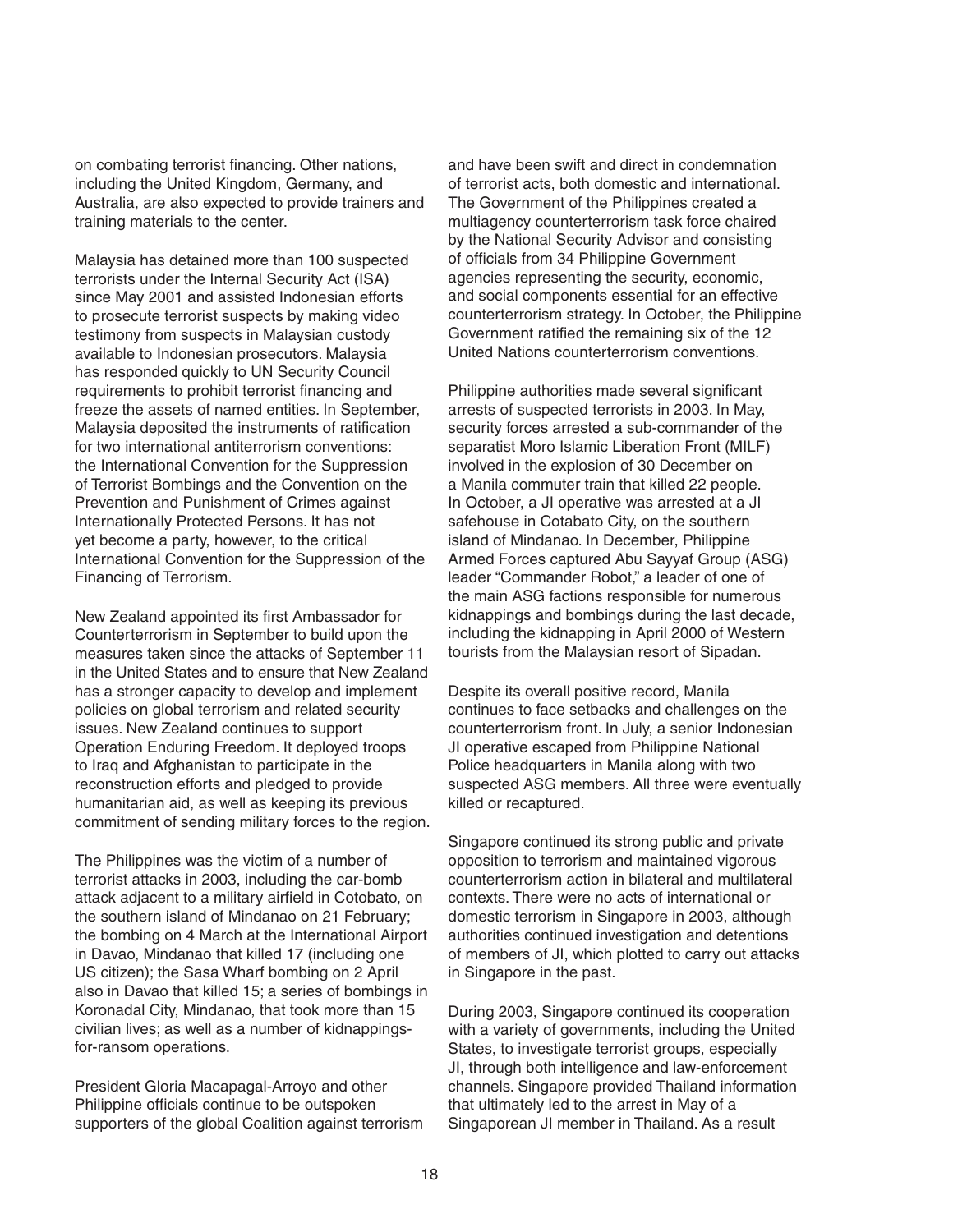of that investigation, Thai authorities also arrested several Thai citizens believed to be members of a JI cell plotting to blow up five embassies in Bangkok, including the US Embassy. Singapore provided key information that helped Thailand track down and arrest top JI leader Hambali in August and also facilitated video testimony of three of its ISA detainees in the Indonesian trial of JI spiritual leader Abu Bakar Bashir in August.

Thailand's domestic and international counterterrorism efforts, which were bolstered in the wake of the deadly bombing in Bali, Indonesia, in October 2002, intensified during 2003. Prime Minster Thaksin Shinawatra publicly expressed the will of the Royal Thai Government to cooperate closely with the United States and other nations in fighting the global war on terror. In August, Thai authorities captured top JI leader with close ties to al-Qaida, Nurjaman Riduan bin Isomuddin (a.k.a. Hambali) in Ayutthaya, Thailand. In June and July, Thai authorities in southern Thailand arrested four men suspected of being either JI supporters or operatives. The four are implicated in a conspiracy to bomb a number of high-profile targets and tourist venues in Thailand including the embassies of the United States, United Kingdom, Israel, Singapore, and Australia.

In August, the King signed an emergency antiterrorist decree, giving the government powerful new legal tools to fight terrorism. There were no significant acts of terrorism in Thailand during 2003. The Thai Government's effectiveness in precluding a terrorist incident during the APEC Summit in October was considered a major success both domestically and internationally.

#### **Australia**

Australia continued its strong counterterrorism stance in 2003, both domestically and abroad. Australia continues to contribute to the global war on terror in Afghanistan. Between September 2001 and June 2004, Australia expects to have contributed more than US \$46 million in humanitarian and reconstruction assistance to Afghanistan. Australia has also made strong contributions to the US-led Coalition in Iraq, with more than 800 Australian Defence Force personnel in Iraq. Its commitment to Iraq's stabilization and

development continues across humanitarian, agricultural, and other economic sectors.

Canberra further improved its domestic counterterrorism arrangements and consultative mechanisms in 2003. The National Counterterrorism Committee completed a National Counterterrorism Plan in June. The Government also created a National Security Hotline, conducted a public campaign to ensure that Australians remain alert to the possible threat of terrorism, and formed the Business-Government Task Force on Critical Infrastructure. A National Security Division was established in the Department of Prime Minister and Cabinet to ensure a continued high level of coordination and reinforce a governmentwide approach to terrorism and national security issues. Canberra also established the National Threat Assessment Centre to provide integrated assessment capability across the government.

In March, the Government created a position of Ambassador for Counterterrorism. Similar to the Coordinator for Counterterrorism in the United States, the Ambassador provides a focal point for coordinating, promoting, and intensifying Australia's international counterterrorism efforts.

Underpinning Australia's commitment to fighting terrorism is a detailed legislative response. In 2002, the Commonwealth Parliament created specific offenses for involvement in terrorist activities and terrorist organizations and designated 16 such terrorist groups as of December 2003. Parliament also provided additional powers to the Australian Security Intelligence Organisation in 2003.

The Parliament passed new measures in 2002 to deny terrorists the funds on which they rely, and during 2002 and 2003 specifically listed more than 400 terrorist-related individuals, entities, and organizations, including HAMAS and Hizballah. Australia has taken action to block transactions, accounts, and assets relating to persons or organizations identified as terrorists or the sponsors of terrorism, including those listed under US Executive Order 13224. Australia has a highly developed legal regime in place to combat terrorist financing. The Australian financial intelligence unit AUSTRAC has strengthened its network by signing a further ten Memoranda of Understanding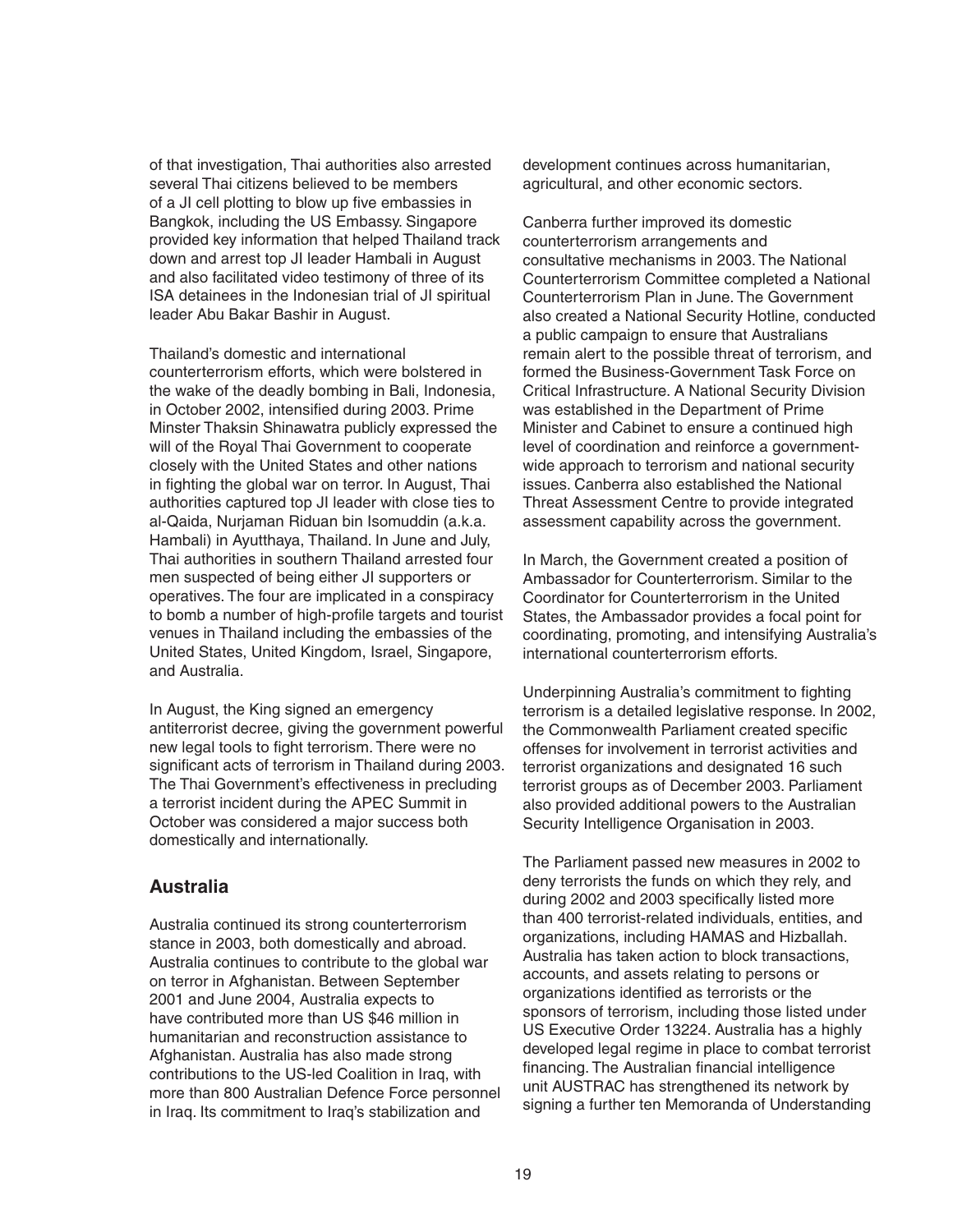(MOU) with other Financial Intelligence Units throughout the world in 2003, bringing the total to 24. AUSTRAC is also cooperating with the US counterpart, FinCEN, on financial intelligence.

Australia is helping countries in the Asia-Pacific region build their capacity to combat terrorism in areas such as law enforcement, border management, transportation security, intelligence, antiterrorist financing, and the development of legal regimes. In July, Prime Minister Howard announced a three-year \$3.6 million package with the Philippines to support the building of counterterrorism capacity. Australia's \$7.2 million counterterrorism package to Indonesia is in the second of its four years. Australia spent \$5.38 million specifically on building counterterrorism capacity throughout the entire Asia-Pacific region and expects to spend an additional \$6.12 million this year.

Australia has broadened its network of bilateral counterterrorism arrangements in Southeast Asia, signing MOUs on cooperation to combat international terrorism with the Philippines, Fiji, Cambodia, East Timor, and India during 2003, bringing Australia's network of MOUs to eight. These MOUs are umbrella arrangements that set out a framework for bilateral cooperation in law enforcement, defense, intelligence, customs, and immigration.

The MOU with the Philippines facilitated cooperation between the Australian Federal Police and the Philippine National Police, including in the investigation of the bombing in Davao City in the southern Philippines in March 2003, in which 17 were killed, including one US citizen. In Indonesia, the joint Australian and Indonesian police investigation into the Bali bombings in October 2002 that killed 202, including 88 Australians, is testimony to the successful combination of Australian and Indonesian investigative and forensic techniques—and a model for successful international cooperation to bring perpetrators of terrorism to justice. By November 2003, 36 suspects were in Indonesian custody. Among these, 29 had been convicted and an additional four were before the courts.

In the Pacific Islands, Australia has continued working with the region's key political body—the Pacific Islands Forum—and with other regional entities such as the South Pacific Chiefs of Police Conference, the Oceania Customs Organization, and the Pacific Immigration Directors Conference, to reduce the possibility of countries in the region being exploited by terrorists and to combat organized crime.

The APEC Leaders' Summit in 2003 endorsed two Australian counterterrorism-related initiatives: advance passenger information systems and development of a regional alert system. Australia is working hard in the Association of Southeast Asian Nations (ASEAN) Regional Forum to focus on the very real danger of terrorism and ways to counter it. In June 2003, Australia and Singapore co-hosted a seminar on managing the consequences of a major terrorist attack, which focused on practical measures that governments can take to recover from such an incident.

Australia is a party to 11 of the 12 international conventions and protocols relating to terrorism.

## **Burma**

Burma maintained its solid position against international terrorism in 2003. The regime previously enacted, but has not yet implemented, an anti-money laundering law that could help block terrorist assets. The military government is fighting several low-intensity conflicts against ethnic insurgents. At least one of these groups is alleged to have ties to South Asian terrorist networks.

The junta has occasionally sought to portray insurgent attacks against infrastructure such as bridges and pipelines as terrorism, but there were no known acts of international terrorism during 2003. Dozens of improvised explosive devices exploded or were discovered in various locations throughout Burma in 2003. With the exception of two bombings of an oil pipeline claimed by the insurgent Karen National Union, there were no claims of responsibility for these acts. In March, two improvised explosive devices were found in Rangoon, one of which exploded and killed two municipal workers. The perpetrators' identities and motives are unclear, but the junta arrested a number of anti-regime activists.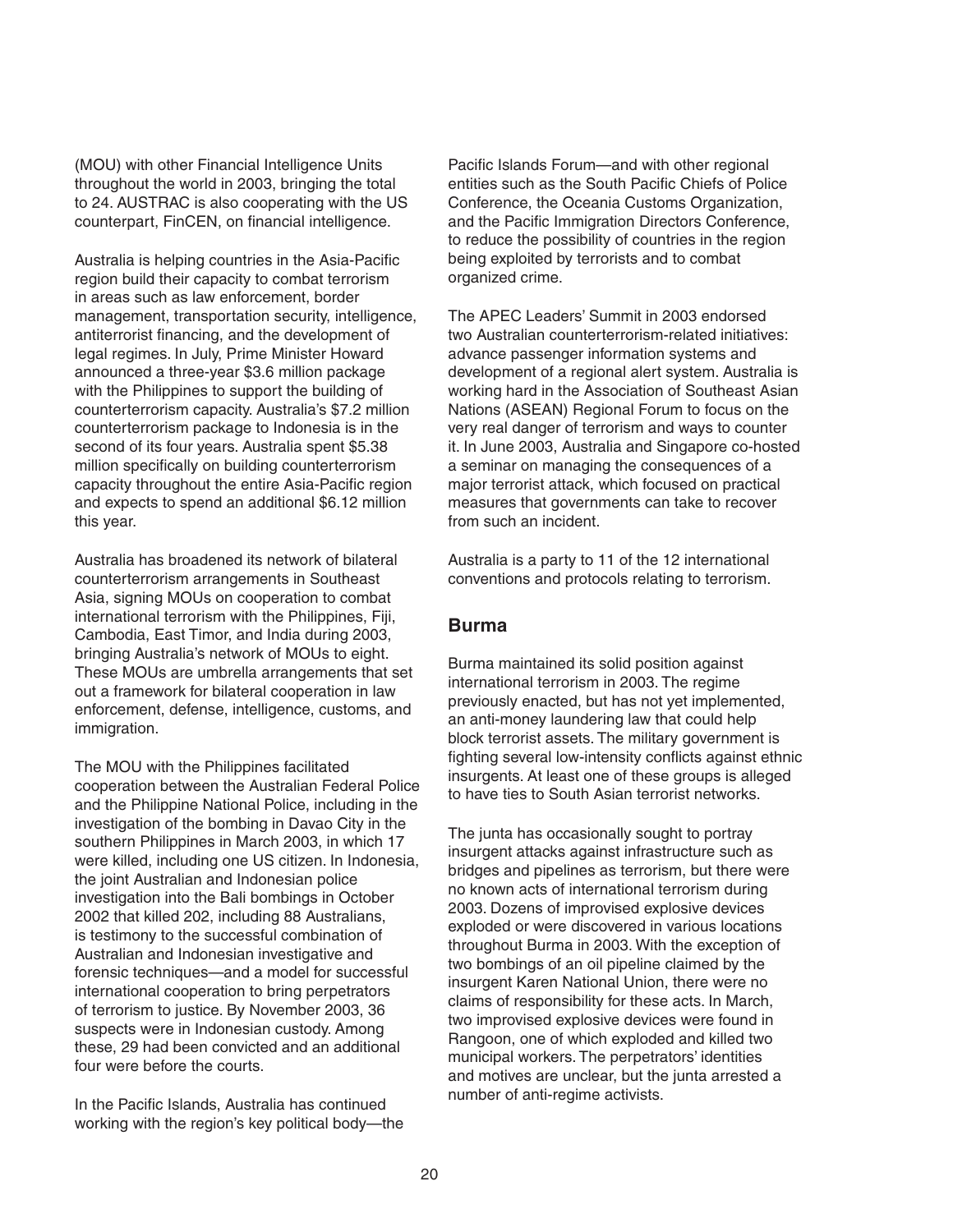Burma is a party to seven of the 12 international conventions and protocols relating to terrorism and is a signatory to the International Convention for the Suppression of the Financing of Terrorism.

## **Cambodia**

In May, Cambodian authorities arrested one Egyptian, two Thais, and one Cambodian suspected of being members of JI. The Government stated publicly that the group was plotting to conduct terrorist attacks in Cambodia. The group had been operating out of an Islamic school run by the Saudi Arabia–based NGO, Umm al-Qura, on the outskirts of Phnom Penh. The school was allegedly being used as a front for channeling al-Qaida money into Cambodia from Saudi Arabia. In addition to the arrests of the four, who remain in custody awaiting trial, the Cambodian Government shut down two branches of the Umm al-Qura Islamic School and deported 28 foreign teachers and their dependents.

In November, Cambodian authorities arrested seven members of the Cambodian Freedom Fighters, an antigovernment group, that was reportedly planning a terrorist attack in the southwestern town of Koh Kong. The suspects remain in custody while the government completes its investigation.

Although there were no acts of international terrorism on Cambodian soil in 2003, Cambodia recognizes that it is not immune from the problem of international terrorism and understands that it needs to work actively to counter the threat. The information leading to the arrest of the suspected JI members in the Umm al-Qura Islamic School and subsequent knowledge that Indonesian JI terrorist leader Hambali resided temporarily in Cambodia have hardened Cambodia's attitude.

Cambodia's ability to independently investigate potential terrorist activities is limited by a lack of training and resources. In addition, Cambodia's lack of comprehensive and effective domestic legislation to combat terrorism is a serious constraint on the Government's ability to arrest and prosecute terrorists. To address these deficiencies, the Cambodian Government has requested international assistance to upgrade its counterterrorism capabilities. Beginning in 2003, the government made significant headway in instituting computerized

border control systems at Phnom Penh's international airport. The Cambodian Government has also cooperated fully with US requests to monitor terrorists and terrorists entities listed as supporters of terrorist financing.

Phnom Penh has been vocal in condemning terrorist acts. Foreign Minister Hor Namhong, for example, issued a strongly worded statement condemning the bombing attack in October 2002 in Bali, Indonesia. Cambodia has actively participated in international counterterrorism forums. As ASEAN Chair from July 2002 to June 2003, Cambodia took the lead in coordinating ASEAN statements on terrorism, such as the Joint ASEAN-EU Declaration on Cooperation to Combat Terrorism and the relevant text in the Chairman's Statement of the Tenth ASEAN Regional Forum released in June.

Cambodia is a party to four of the 12 international conventions and protocols relating to terrorism and is a signatory to the International Convention for the Suppression of the Financing of Terrorism.

# **China**

China continues to take a clear stand against international terrorism and is broadly supportive of the global war on terror. Chinese officials at all levels regularly denounce terrorism, and China regularly participates in discussions of counterterrorism in both international and regional forums. For example, China actively participated in the SCO, assisting in the establishment of an SCO Counterterrorism Center in Tashkent, Uzbekistan, scheduled to begin operation in 2004, and engaging in SCO joint counterterrorism exercises in Kazakhstan and Xinjiang Province in August 2003.

China is supportive of diplomatic actions and efforts to block and freeze terrorist assets. China treats designations of terrorists under US Executive Order 13224 on an equal basis with those designated by the United Nations UNSCR 1267 Sanctions Committee. The United States and China hold regular counterterrorism consultations and expert-level consultations on curbing terrorist financing. The People's Bank of China is in the process of establishing an Anti-Money Laundering Bureau, which will include a Terrorist Finance Investigative Department.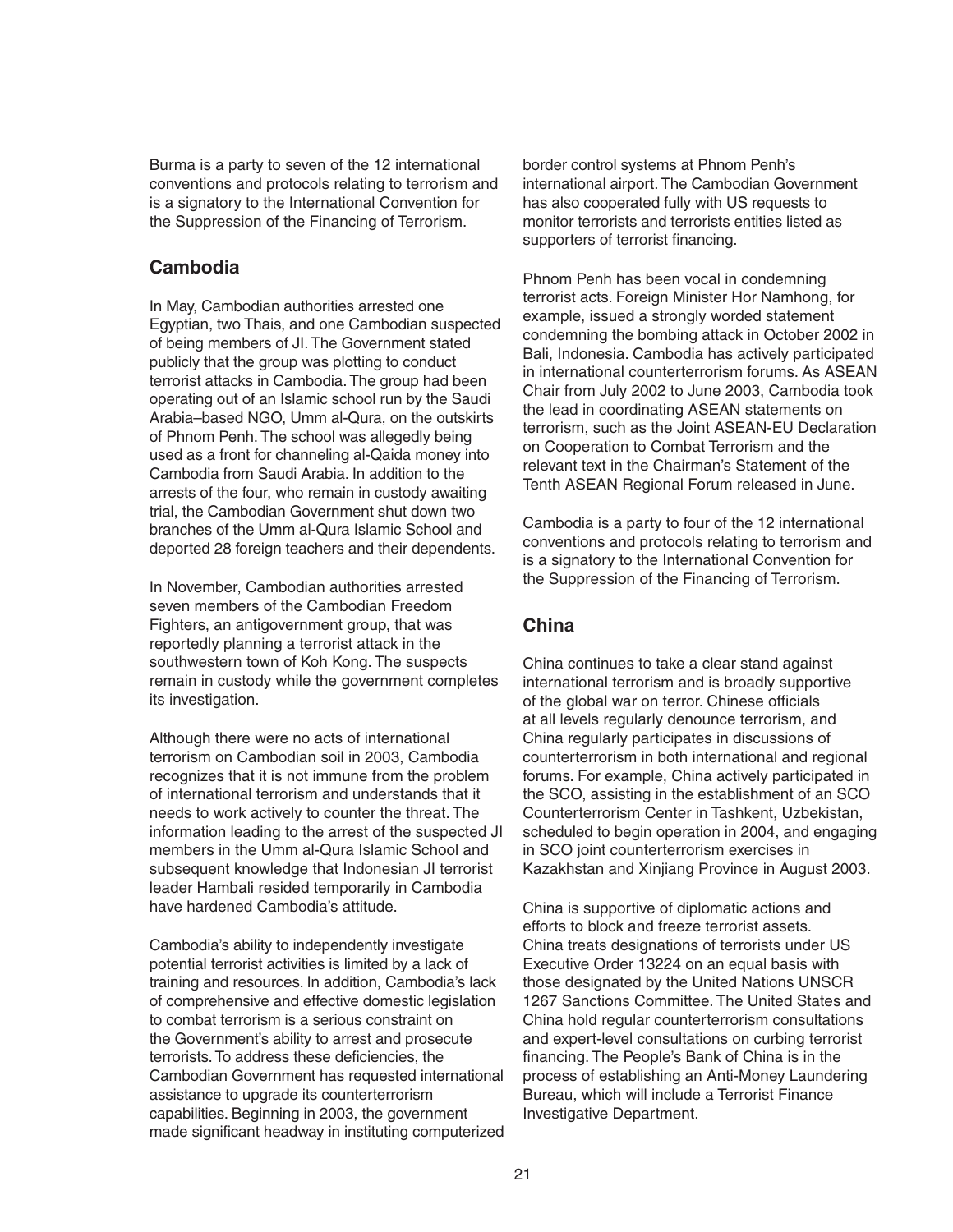China displays a general willingness to cooperate with international terrorism investigations. Chinese authorities actively participated in the investigation of the case of the "Portland Six"—a group in Portland, Oregon, indicted on terrorism charges in October 2002—providing hotel records and other information that proved instrumental in obtaining guilty pleas from the defendants.

There were no acts of international terrorism committed in China in 2003. There were several reports, however, of bombings and bomb threats in various parts of China, although it is unclear whether these were politically motivated acts of terrorism or criminal attacks. Chinese authorities assert that terrorists, primarily based in Xinjiang Province, continue to operate on Chinese territory. On 15 December, for example, China's Ministry of Public Security (MPS) issued a list of "East Turkestan" groups and individuals that the Chinese Government considers to be terrorist entities. The list includes four groups: the East Turkestan Islamic Movement (ETIM), the East Turkestan Liberation Organization (better known as SHAT), the World Uighur Youth Congress, and the East Turkestan Information Center.

The list also specifically names 11 individuals as terrorists, including the leaders of each of the above groups. The MPS stated that it has incontrovertible evidence that each listed group has organized and executed specific terrorist acts in Xinjiang and that these groups are all linked to each other and the al-Qaida network. Following the release of the list, the Chinese Government called for international assistance in China's fight against these organizations and individuals, requesting that the assets of the groups be frozen, that the organizations be outlawed, and that countries stop supporting and financing them. Beijing also asked the international community to assist in the investigation, apprehension, and repatriation of the designated individuals. The US Department of State has designated the ETIM as part of the Department of State's Terrorist Exclusion List and under Executive Order 13224 but has not designated the other three groups under US law.

China is a party to 11 of the 12 international conventions and protocols relating to terrorism and is a signatory to the International Convention for the Suppression of the Financing of Terrorism.

### **Indonesia**

Indonesia continued its firm public stance against terrorism in 2003. The terrorist bombings in Bali on 12 October 2002 that killed 202—mostly foreign tourists—and the bombing of the J.W. Marriott Hotel in Jakarta on 5 August 2003 that killed 12 forced the Indonesian Government into action. The Government, led by the Indonesian National Police, has taken effective steps to counter the threat posed by the regional terrorist organization Jemaah Islamiya (JI), which has ties to al-Qaida. Indonesian police have arrested 109 suspected JI members—most in 2003—including suspects in the Bali attacks, the Marriott attack, and other criminal acts linked to terrorism. Those arrested included numerous senior JI leaders, a number of regional and subregional commanders, most of the masterminds of the Bali attack, several key planners of the Marriott bombing, former instructors at JI training camps, and financiers of terrorist attacks.

In a case symptomatic of persistent Indonesian domestic sensitivities, political pressures, and institutional weaknesses, however, the Government made little effort to investigate the activities and affiliations of six students suspected of terrorist involvement, who were deported from Pakistan in early December 2003 and released two within days of their repatriation.

Indonesia, hampered by weak rule of law, a poorly regulated financial system, and serious internal coordination problems, has not yet frozen any terrorist assets. The Government, however, did enhance its legal framework in September by passing amendments to its anti-money laundering law, which strengthened the government's legal authority to combat terrorist finance. Indonesia has also created a financial intelligence unit with US assistance.

In March, Indonesia adopted a comprehensive antiterrorism law, defining various acts of terror and providing police and prosecutors with broader powers to combat terrorism such as extended pretrial detention periods and the use of electronic evidence in court. The Government, however, has been unwilling to ban JI, saying the organization never formally applied for recognition and thus cannot be prohibited. The absence of such a prohibition has impeded police and prosecutors in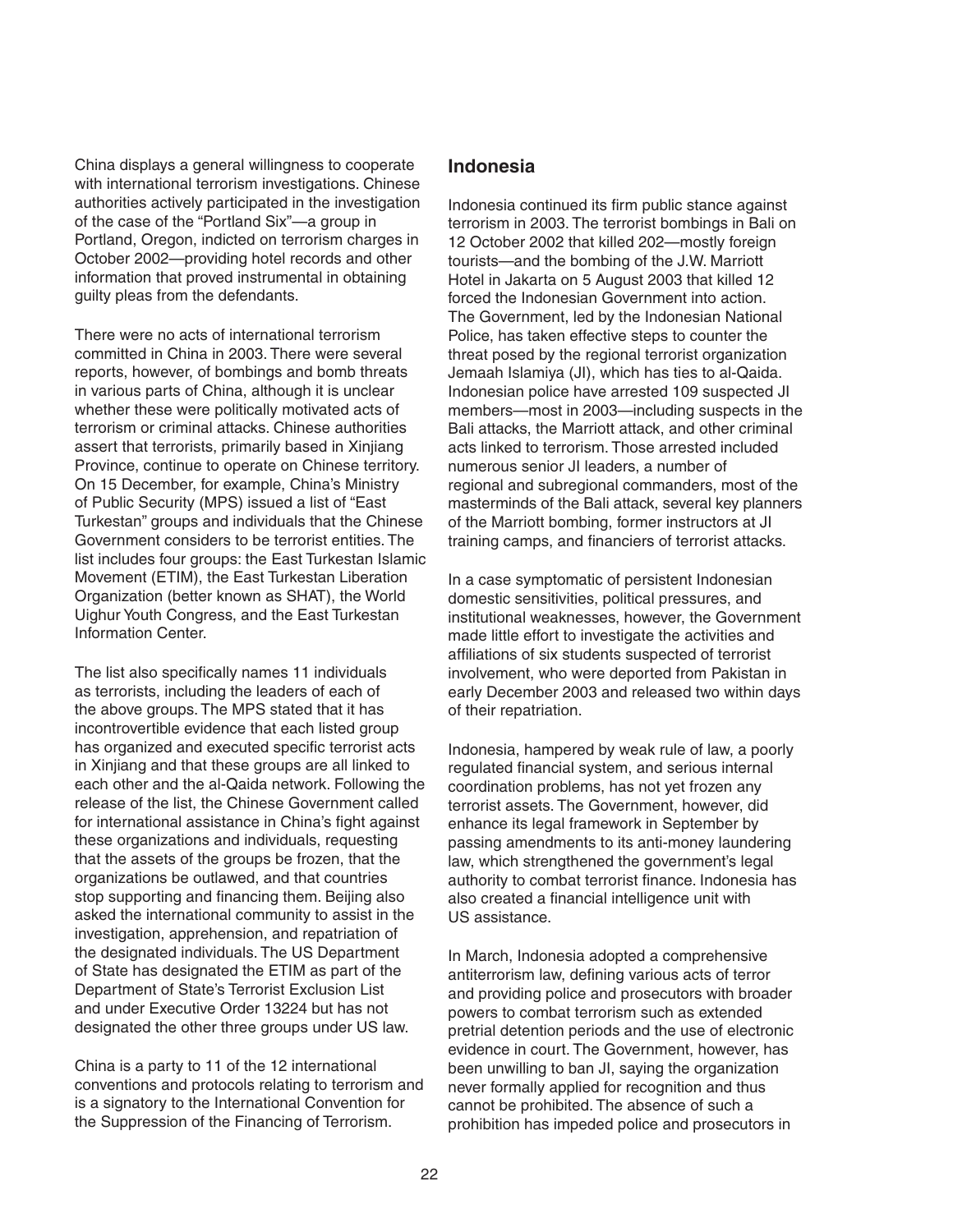

An Indonesian Muslim woman grieves at a family gathering for victims of the J.W. Marriott Hotel bombing while holding her nephew, whose father was killed in the attack on 5 August 2003.



Indonesian Muslims pray at the Istiqlal mosque in Jakarta for the J.W. Marriott Hotel bombing victims.

arresting and trying suspected terrorists and will most likely further hamper prosecutors' efforts to put JI leaders behind bars.

On 2 September, the Central Jakarta District Court convicted the spiritual leader of JI, Abu Bakar Bashir, on treason and immigration charges. The panel of judges stated in its decision that the prosecutors had presented sufficient evidence to convince them of JI's existence, its goal of overthrowing the Government of Indonesia, and Bashir's involvement with the group. However, despite video-conference testimony from Bali bombers naming Bashir as the head of JI, judges were not convinced of his leadership role and sentenced him to only four years in prison. Both Bashir and the prosecution appealed the decision. In November, the court reduced Bashir's sentence to three years, reversing the treason charge but upholding his conviction for document fraud and immigration violations.

The Indonesian judicial system undertook the trials of approximately 63 terror suspects in 2003, including 17 for involvement in the bombing of a McDonald's restaurant and a car showroom in Makassar, South Sulawesi, in December 2002; as well as 46 members of JI for involvement in the church bombings on Christmas Eve 2000, the bombing of the Philippine Ambassador's residence in Jakarta in August 2000, and the Bali and Marriott Hotel bombings. As of 1 December 2003, Indonesian courts had convicted a total of 50 terror suspects and acquitted two. Thirty-nine of these convictions were of suspects involved in the Bali bombings on 12 October 2002. Three key planners—Amrozi bin Nurhasyim, Abdul Ghoni (a.k.a. Mukhlas), and Abdul Aziz (a.k.a. Imam Samudra)—were all sentenced to death. Many others were given life in prison.

The numerous convictions and tough sentences handed down by the courts are a reflection of the Government's seriousness in combating terrorism and its commitment to bring to justice those implicated in terrorist attacks in Indonesia. Fifteen terrorist trials remain under way, and many suspects await trial. At year's end, Indonesian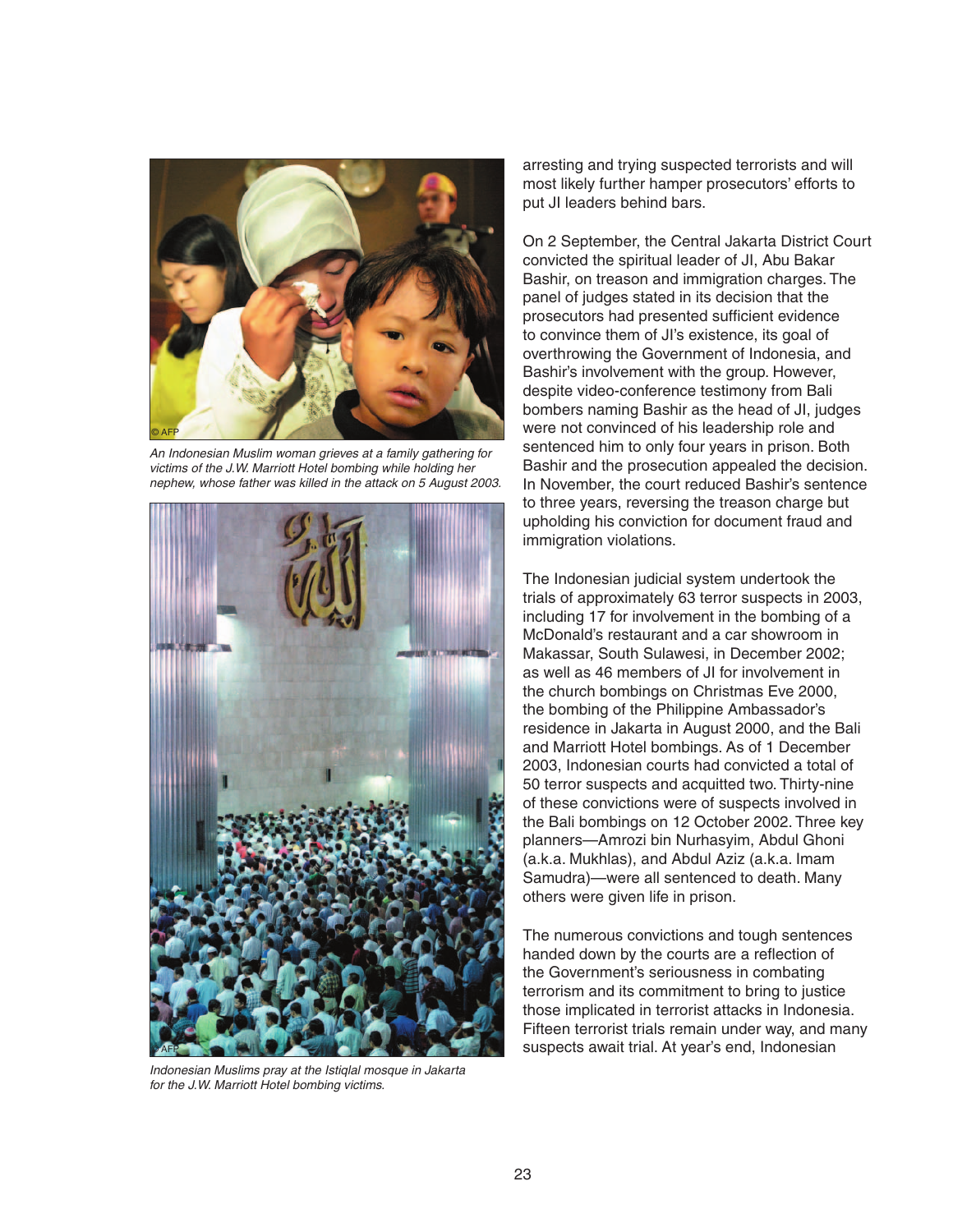

Jakarta Police Chief Makbul Padmanegara talks to journalists in Jakarta at the site of the J.W. Marriott Hotel bombing.

Police continued steadily to arrest suspected JI members and were devoting considerable resources to hunting JI bombmakers Azahari Hussein and Noordin Mat Top, as well as several other known fugitives.

Indonesia is a party to four of the 12 international conventions and protocols relating to terrorism and is a signatory to two additional conventions, including the International Convention for the Suppression of the Financing of Terrorism.

## **Japan**

Japan continued its strong counterterrorism stance in 2003. Prime Minister Koizumi and numerous other senior officials have publicly declared their firm commitment to stand by the United States

to combat terrorism over the long term. Japan's significant rear-area support to Operation Enduring Freedom (OEF) in Afghanistan and strong statement of support for US-led military action in Iraq bear out this commitment. In July 2003, the Japanese Diet passed the Iraq Reconstruction Assistance Law, which includes provision for dispatching the Japan Self-Defense Forces to Iraq to assist in reconstruction and humanitarian efforts. In October 2003, the Japanese Diet approved a two-year extension of the Anti-Terrorism Special Measures Law and another six-month basic plan, which stipulate the activities that the Japan Self-Defense Forces may perform in support of OEF. Japan provides approximately 40 percent of the fuel used by US naval forces engaged in OEF. Japan Air Self-Defense Force planes continued to provide transportation for US forces.

Japan actively participates in strengthening counterterrorism measures in various international and regional forums. In August 2003, Japan signed a mutual legal assistance treaty with the United States and plans to submit the treaty to the Diet for ratification in 2004. Once ratified, it will make cooperation in investigations and prosecution of terrorists easier. To help stem the flow of terrorist financing to al-Qaida and the Taliban, Japan designated under its asset-freezing program all entities and individuals included on the UN 1267 Sanctions Committee's consolidated list. Tokyo announced in October 2003 that Japan will join the Advanced Passenger Information System, obliging Japanese officials to share information about departing international passengers with other participating countries, including the United States, Canada, Australia, and New Zealand.

Japan continues to make valuable contributions to building counterterrorism capacity among Asian countries. Japanese officials have led seminars on immigration control, aviation security, customs cooperation, export control, law enforcement, and terrorist financing. Japanese National Police Agency officials were dispatched to assist the Indonesian Police investigation following the Marriott Hotel bombing in Jakarta in August 2003. Japan had also dispatched criminal investigators to Indonesia in the wake of the terrorist attacks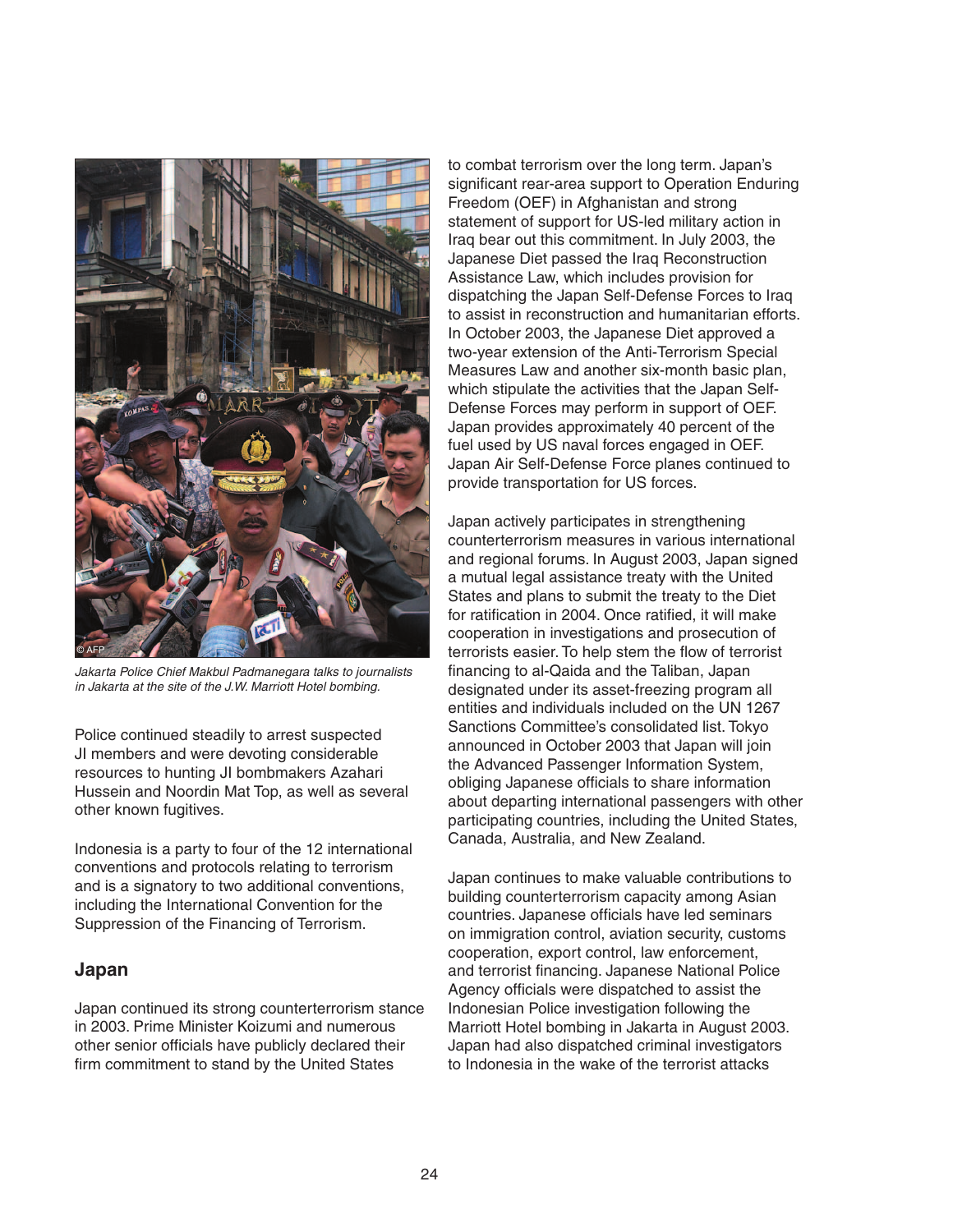in Bali in October 2002. In addition, Japan is providing technical assistance to Southeast Asian countries working to create a system for monitoring terrorist financing. For example, Japan sponsored a seminar on establishing financial intelligence units for Southeast Asian countries in October 2003.

There were no incidents of international terrorism in Japan during 2003. Trials continue of members of the Aum Shinrikyo Group, a US-designated foreign terrorist organization, accused of perpetrating the sarin gas attack on the Tokyo subway system in 1995. The prosecution has requested the death penalty for Aum Shrinrikyo leader Matsumoto, and a ruling is expected in early 2004. Three suspects in the incident in 1995 remain at large. The Public Security Intelligence Agency is continuing its surveillance of the group through 2005, as authorized by the Public Security Commission in December 2002.

Japan is a party to all 12 international terrorism conventions and protocols relating to terrorism.

#### **Laos**

The Government of Laos has continued to support the global war on terrorism. Although the Government's intentions regarding counterterrorism are positive, implementation of multilateral agreements is hampered by weak enforcement procedures and lack of control of areas outside the capital. The Government cooperated bilaterally on counterterrorism issues with the United States and other nations and multilaterally with the United Nations and the Association of Southeast Asian Nations.

Since Laos lacks distinct counterterrorism laws, the Office of the Prosecutor General plans to introduce amendments to existing criminal law, under which acts of terrorism fall, to make more explicit the descriptions of and punishments for terrorism-related crimes. In September, Lao courts sentenced two active-duty soldiers to life imprisonment for orchestrating a series of bombings in Vientiane in 2000 and 2002. Laos has continued to seek the extradition of 17 Lao citizens from Thailand suspected of involvement in an armed attack against a Lao customs checkpoint in the southern part of the country in July 2000.

Laos suffered many incidents of domestic terrorism in 2003, carried out by groups of unknown identity opposed to the Lao Government. Some of these terrorist incidents were ambush-style attacks against buses and private vehicles, resulting in the deaths of 34 civilians, and others targeted government officials, killing three Lao officials. A group calling itself the Free Democratic People's Government of Laos claimed credit for at least one in a series of bombings in the latter half of the year that killed one person and injured several more.

The Bank of Laos continued to search government and commercial bank holdings for possible terrorist assets, as identified by US-provided lists of terrorist organizations and individuals, and has issued freeze orders for assets of organizations and individuals named on these lists. The Bank, however, had yet to take steps to report on Government compliance with UNSCR 1373 or to require the freezing of the assets of individuals and entities associated with Usama Bin Ladin, members of al-Qaida, and members of the Taliban as included on the UNSCR 1267 Sanctions Committee's consolidated list, as required by mandatory provisions of UN Security Council resolutions.

Laos is a party to seven of the 12 international conventions and protocols relating to terrorism but has not yet become a party to the International Convention for the Suppression of the Financing of Terrorism.

## **Malaysia**

On 1 July, Malaysia established a Southeast Asia Regional Center for Counterterrorism (SEARCCT). SEARCCT is expected to focus on regional training, information sharing, and public awareness campaigns. In August, SEARCCT hosted a training program sponsored by the US Treasury's financial intelligence unit, FinCEN, and Malaysia's Central Bank (Bank Negara) on combating terrorist financing. Other nations, including the United Kingdom, Germany, and Australia, are also expected to provide trainers and training materials to the center. Malaysia assisted Indonesian efforts to prosecute terrorist suspects by making video testimony from suspects in Malaysian custody available to Indonesian prosecutors.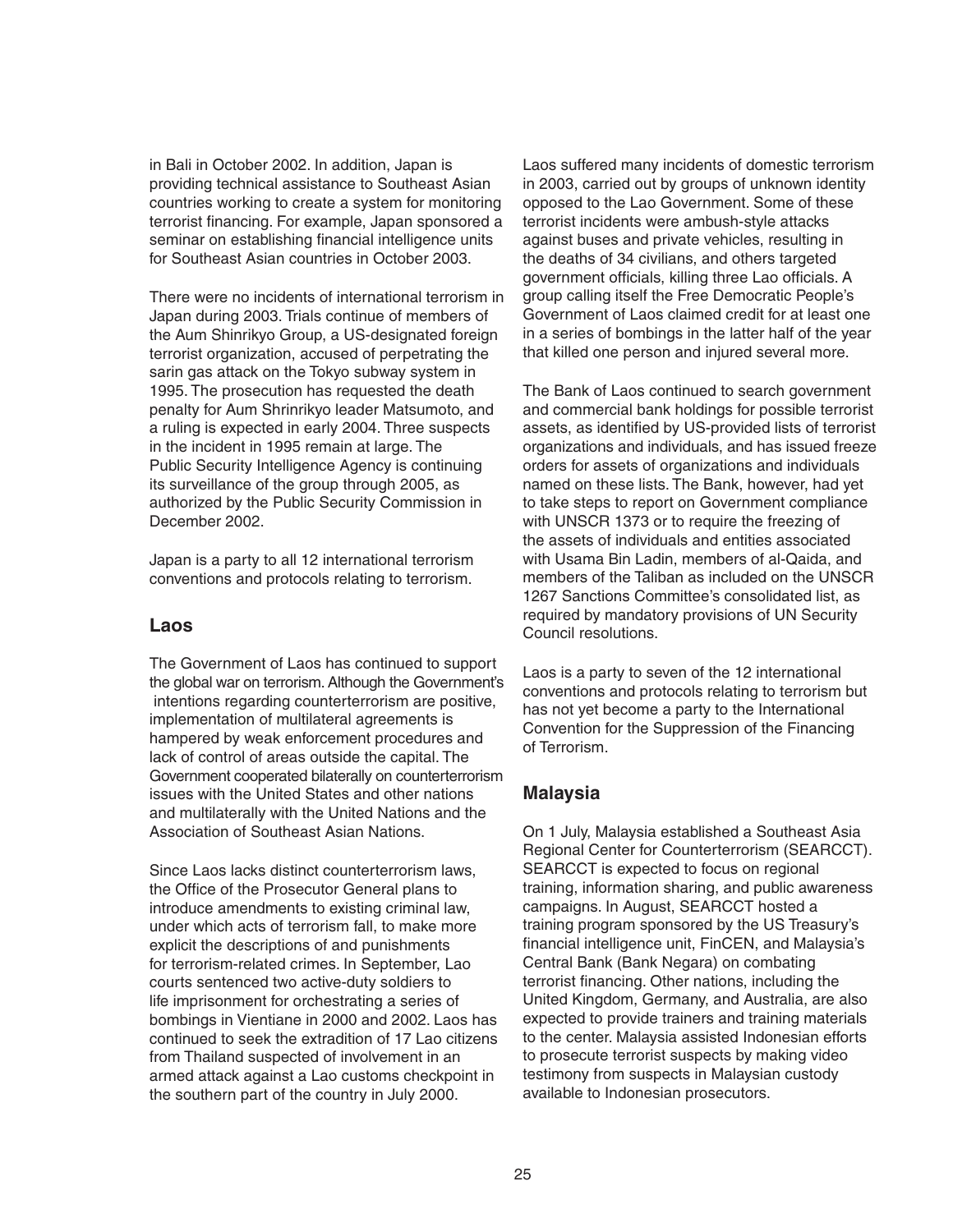Malaysia has detained more than 100 suspected terrorists under the Internal Security Act (ISA) since May 2001. Malaysia issued 10 and renewed 11 two-year detention orders for terrorist suspects in 2003. On 10 November, 13 Malaysian terrorist suspects were held under 60-day detention orders upon their return from Pakistani custody. Eight of these suspects have been released. In August, the Malaysian Government chose not to renew a detention order for Muhammad Iqbal (a.k.a. Abu Jibril) an Indonesian national and terrorist suspect, seeking instead to deport him to Indonesia. At years' end, Iqbal remained in Malaysian custody.

Malaysia has responded quickly to UN Security Council requirements to prohibit terrorist financing and freeze the accounts of named entities. In November, Malaysia's Parliament amended its antimoney laundering legislation of 2001 to include terrorist activity as a predicate offense. Parliament also amended the penal and criminal procedure codes to increase penalties for terrorist acts, allow for the prosecution of individuals who provide material support for terrorists, expand the use of wiretaps and other surveillance of terrorist suspects, and permit video testimony in terrorist cases.

On 24 September, Malaysia deposited the instruments of ratification for two international antiterrorism conventions: the International Convention for the Suppression of Terrorist Bombings and the Convention on the Prevention and Punishment of Crimes against Internationally Protected Persons. Malaysia is a party to three additional international conventions and protocols relating to terrorism and is a signatory to the Protocol for the Suppression of Unlawful Acts of Violence at Airports Serving International Civil Aviation. It has not yet become a party to the International Convention for the Suppression of the Financing of Terrorism.

In March, Malaysian police announced the discovery of four tons of explosive ammonium nitrate fertilizer often used in truck bombs. According to press reports, the ammonium nitrate had been purchased in September 2000 by ex-Army captain and scientist, Yazid Sufaat, who is currently under ISA detention for allegedly being involved in JI activities. The chemicals were to have been used by JI in Singapore to make truck bombs to attack foreign embassies and other Western targets.

### **New Zealand**

New Zealand appointed its first Ambassador for Counterterrorism in September to consolidate and build upon the measures taken since the attacks of September 11 and to ensure New Zealand has a stronger capacity to develop and implement policies on global terrorism and related security issues. In October, the New Zealand Parliament passed new antiterrorism laws that will allow the Government to investigate, detect, and prosecute terrorist activities more effectively. The laws create new offenses to address terrorist threats, empower the New Zealand Police and Customs Officials to investigate and prosecute those offenses, and bring New Zealand into full compliance with its UN obligations.

New Zealand continues to support Operation Enduring Freedom. It deployed troops to Iraq and Afghanistan to participate in the reconstruction efforts and pledged to provide humanitarian aid, as well as keeping its previous commitment of sending a frigate and a P-3 Orion to the region.

New Zealand is a party to 11 of the 12 international conventions and protocols relating to terrorism and is a signatory to the Convention on the Physical Protection of Nuclear Materials.

#### **Philippines**

The Philippines continues to be an outspoken supporter of the global Coalition against terrorism and has been swift and direct in condemnation of terrorist acts, both domestic and international.

The Philippines was the victim of a number of terrorist attacks in 2003, including the car-bomb attack on 21 February adjacent to a military airfield in Cotobato, on the southern island of Mindanao; the bombing on 4 March at the International Airport in Davao, Mindanao, that killed 17 (including one US citizen); the Sasa Wharf bombing on 2 April also in Davao that killed 15; a series of bombings in Koronadal City, Mindanao, which took more than 15 civilian lives; as well as a number of kidnappings-for-ransom operations.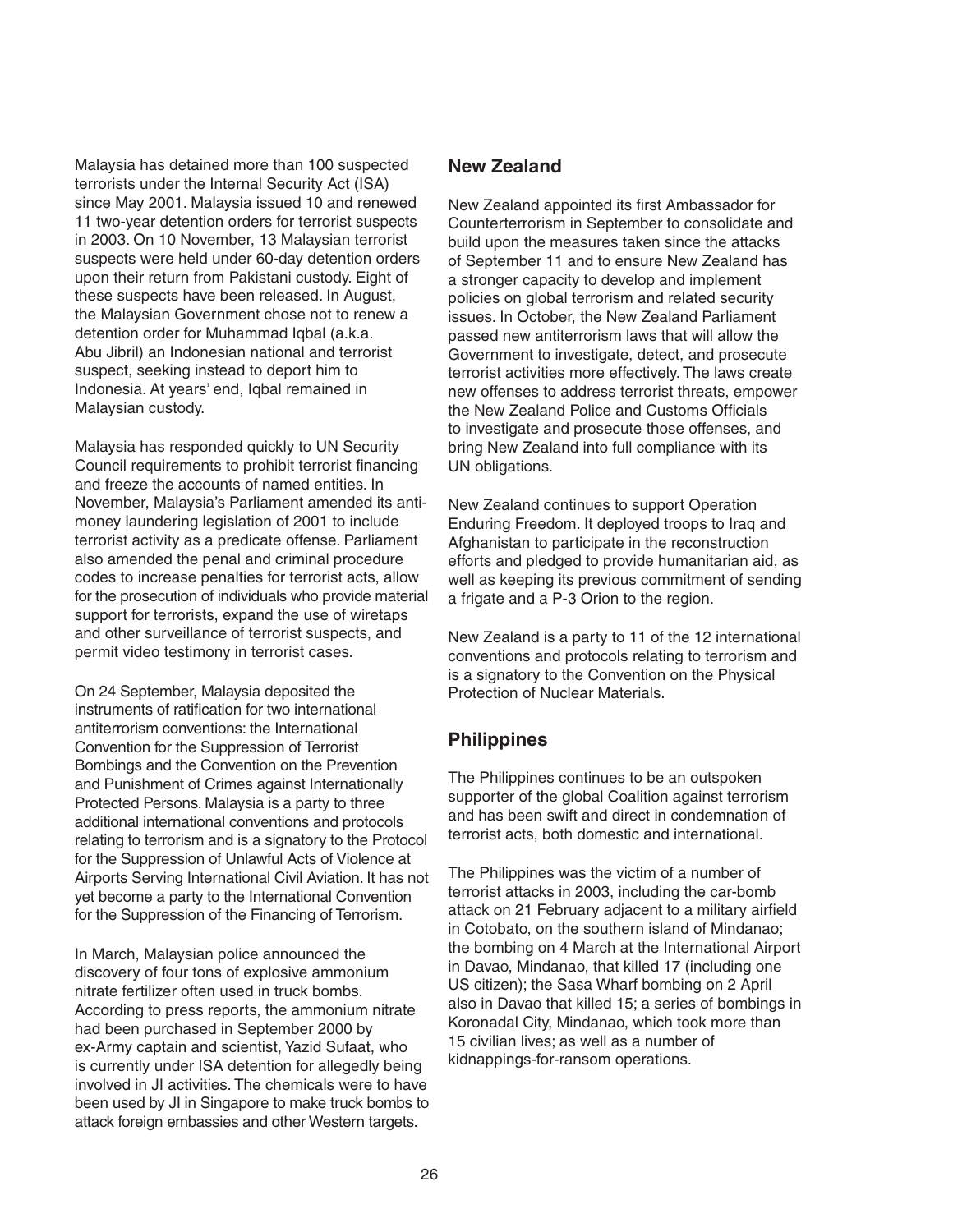

Philippine President Gloria Macapagal-Arroyo visits a patient at Davao Medical Center on 5 March 2003, the day after he was injured in a bomb blast at the local airport.

The Philippines faces threats from internal terrorism on several fronts. The United States, for example, has listed four indigenous groups as Foreign Terrorist Organizations—the Abu Sayyaf Group (ASG), the Communist Party of the Philippines/New People's Army, Alex Boncayo Brigade, and the Pentagon Gang.

In her speech to the UN General Assembly in September, Philippine President Gloria Macapagal-Arroyo noted that growing international coordination and cooperation is countering the global threat of terrorism. She further emphasized that the Philippines is working with other heads of state to ensure continued cooperation in the battle to rid Southeast Asia of the terrorist threat. During the ASEAN post-ministerial conference held in Phnom Penh, Cambodia, in June, Philippine Foreign Secretary Ople expressed the desire of ASEAN to reinforce collaboration with its dialogue partners, highlighting the area's capacity building and training in law enforcement.

The Government of the Philippines created a multiagency counterterrorism task force chaired by the National Security Advisor and consisting of officials from 34 Philippine Government agencies representing the security, economic, and social components essential for an effective counterterrorism strategy. In October, President Arroyo appointed former Defense Secretary Angelo Reyes to a newly created cabinet-level position,

Ambassador-at-Large for Counterterrorism. The Philippines also established a task force on protection of critical infrastructure chaired by the Undersecretary of the Presidential Office of Special Concerns.

Philippine authorities made several significant arrests of suspected terrorists in 2003. In May, security forces arrested Saifullah Yunos (a.k.a. Muklis Yunos), a subcommander of the separatist MILF. During his arraignment in July, Yunos entered a guilty plea for his involvement in the explosion on a Manila commuter train on 30 December 2000 that killed 22 people. In October, JI operative Taufek Refke was arrested at a JI safehouse in Cotabato City, on the southern island of Mindanao. Police reportedly recovered manuals on bombmaking and chemical-biological warfare. In December, Philippine Armed Forces captured ASG commander Ghalib Andang (a.k.a. "Commander Robot") on the southern island of Jolo. Andang was the leader of one of the main ASG factions and is responsible for numerous kidnappings and bombings during the last decade, including the kidnapping in April 2000 of Western tourists from the Malaysian resort of Sipadan.

In February, the Philippine Armed Forces overran a base area of the separatist MILF near the town of Pikit on the southern island of Mindanao. Manila claimed that criminals, including the notorious Pentagon Gang, found refuge and protection in the area. Thousands of civilians were displaced as a result of the ensuing days of fighting.

In August, the Philippines sent 96 members of the Philippine Humanitarian Contingent to Iraq to assist in Coalition reconstruction efforts. Philippine officials remained steadfast in word and deed to contribute troops—even in the wake of the terrorist bombing of the UN compound in Baghdad that same week that killed two of their countrymen. If additional funding is available, Manila plans to send 79 additional members and extend the contingent's stay longer than the planned six months.

Despite its overall positive record, the Philippines continues to face setbacks and challenges on the counterterrorism front. In July, senior Indonesian JI operative Fathur Rahman al-Ghozi escaped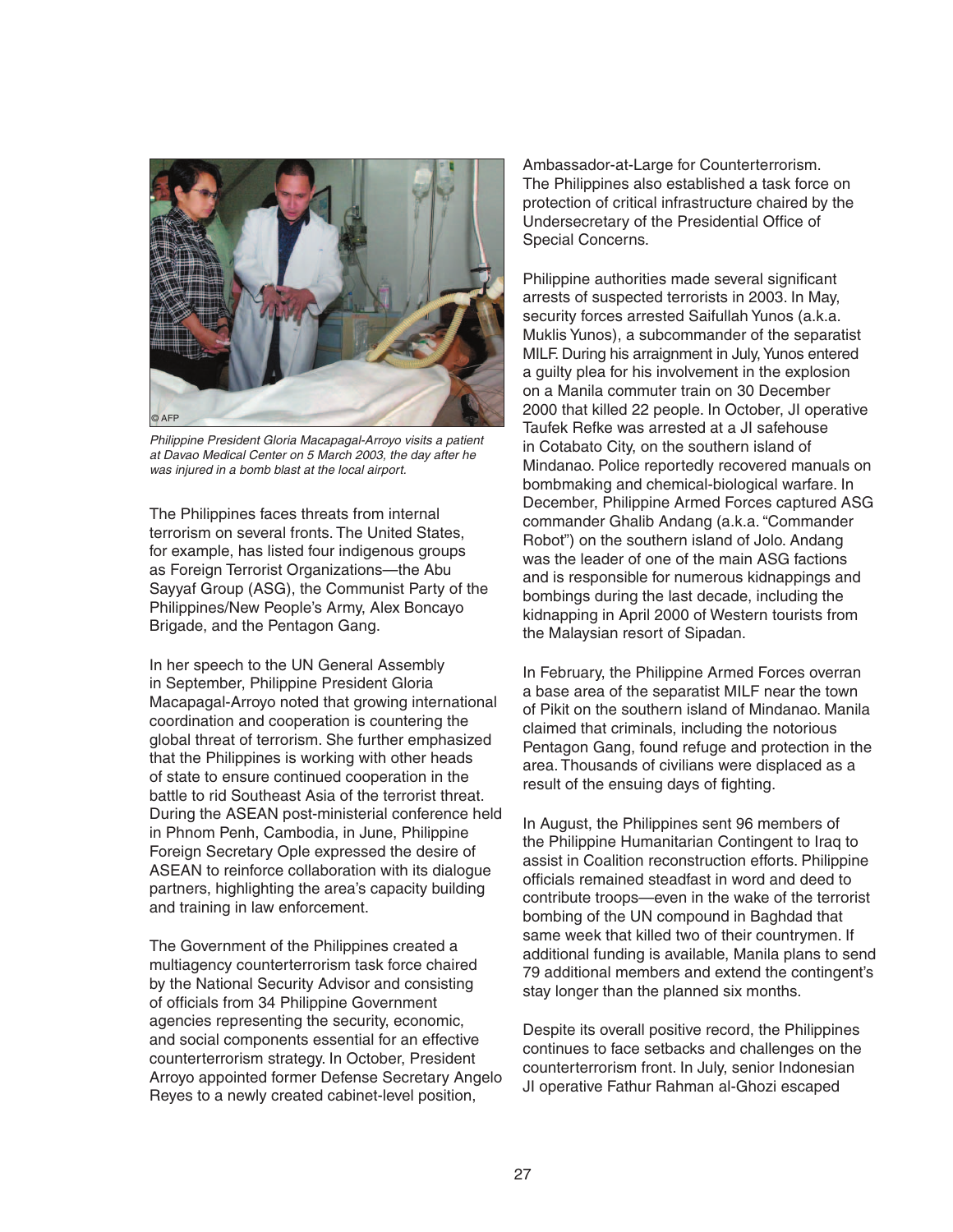from Philippine National Police headquarters in Manila along with two suspected ASG members, Omar Opik Lasal and Abdulmukim "Mukim" Idris. Originally detained in the Philippines in January 2002, al-Ghozi was serving a 17-year prison sentence. Al-Ghozi was eventually killed in a shootout with Philippine security forces in North Cotabato Province on Mindanao on 12 October. Philippine Armed Forces shot and killed Idris on 7 August in Lanao del Norte Province on Mindanao and captured Lasal on 7 October in North Cotabato Province in Mindanao.

For the second straight year, the Philippines failed to enact new antiterrorism legislation in 2003. Major evidentiary and procedural obstacles in the Philippines hinder the building of effective terrorism cases, such as the absence of a law defining and codifying terrorist acts and restrictions on gathering of evidence. Generic problems in the law enforcement and criminal justice systems also hamper bringing terrorists to justice in the Philippines. Among them: low morale, inadequate salaries, recruitment and retention difficulties, and lack of cooperation between police and prosecutors.

Tracking terrorist financing continues to pose a problem to prosecuting cases. Poor communication between Philippine law enforcement agencies and the Anti-Money Laundering Council (AMLC) remains an impediment to effective implementation of the Anti-Money Laundering Act amended in March 2003. The amendments to the Act granted Central Bank personnel unfettered access to deposit accounts. However, the Central Bank and the AMLC face logistic challenges due to the lack of information technology platforms to collect and process covered transaction reports. Although the amendments addressed international Financial Action Task Force (FATF) concerns about the Philippines legal and regulatory framework, the Philippines remains on the FATF's list of noncooperating countries and territories (NCCT). Removal from the NCCT list awaits the adoption of an anti-money laundering implementation plan and corresponding actions.

In October, the Philippine Government ratified the remaining six of the 12 international conventions and protocols relating to terrorism.

### **Singapore**

Singapore continued its strong public and private opposition to terrorism and maintained vigorous counterterrorism action in bilateral and multilateral contexts. There were no acts of international or domestic terrorism in Singapore in 2003, although authorities continued their investigation and detentions of members of the JI Southeast Asian regional terrorist network, which had plotted to carry out attacks in Singapore in the past.

Singapore did not announce any new domestic terrorist arrests in 2003, although four of its citizens who are terrorist suspects—believed to be members of JI—were repatriated. All four men are being held under the Internal Security Act, bringing the total number of JI-related detainees to 35. Singapore officials stated publicly that while JI continues to pose a threat in the rest of the region, in Singapore, the JI threat has been significantly minimized since Singapore is believed to have been successful in identifying and breaking up the JI operational cells that had been active in the city-state.

During 2003, Singapore continued its cooperation with a variety of governments, including the United States, to investigate terrorist groups, especially JI, through both intelligence and law enforcement channels. Singapore provided Thailand information that ultimately led to the arrest in May of a Singaporean JI member in Thailand, Arifin bin Ali. As a result of that investigation, Thai authorities also arrested several Thai citizens believed to be members of JI. Singapore authorities later stated that they had conveyed to Thailand information from Arifin that the JI group intended to blow up five embassies in Bangkok, including the US Embassy.

Singapore also provided key information that helped Thailand track down and arrest top JI leader Hambali in August. In February, a tipoff from Singapore led to the arrest of Singapore citizen and alleged leader of JI in Singapore, Mas Selamat Kastari, on the Indonesian island of Batam, near Singapore. Kasteri is alleged to have planned to hijack a plane and crash it into Singapore's Changi Airport. Singapore also facilitated video testimony of three of its ISA detainees in the Indonesian trial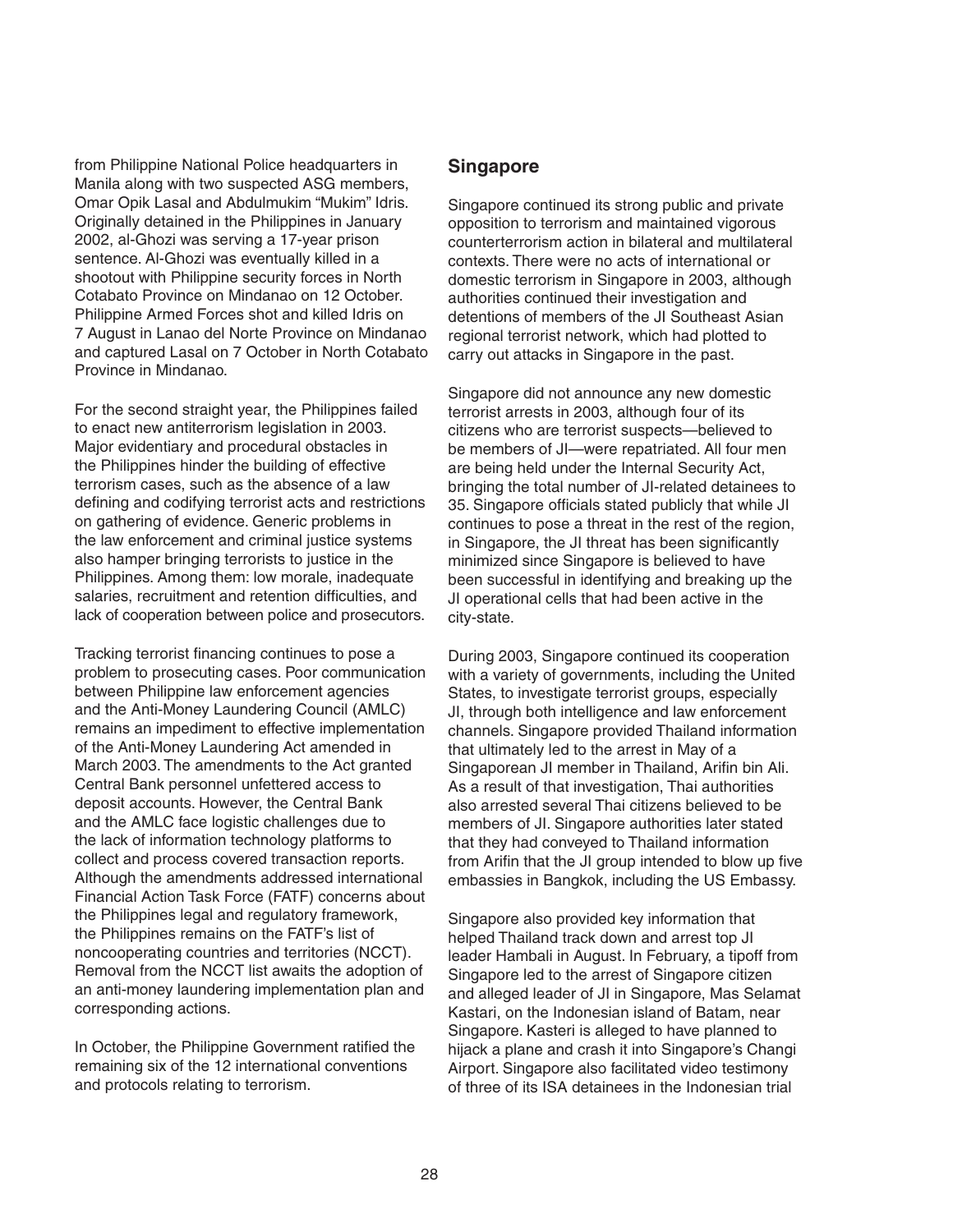of JI spiritual leader Abu Bakar Bashir in August. Singapore designated both the United States and the United Kingdom in May as "prescribed" countries under the terrorist financing law of 2002. This step allows Singapore to respond to requests for information on terrorist financing.

Singapore's new export-control law, which went into effect on 1 January, represents a major step forward. Though largely aimed at preventing proliferation of weapons-of-mass-destruction (WMD) goods to governments, the new framework may also assist in preventing such materials from fallings into the hands of terrorists. In March, Singapore became the first port in Asia to begin operations under the US Container Security Initiative. Singapore officials have expressed strong concern about maritime security in nearby waters, especially the Strait of Malacca. These concerns include terrorist threats as well as pirate and other criminal attacks. Singapore has stepped up security within its own waters and also its efforts to work with other countries.

Singapore actively participated in counterterrorism efforts through various international forums, including the ASEAN Regional Forum in June, the APEC Leaders Summit in October, and the Commonwealth Heads of Government Meeting in December. In addition, Singapore hosted and co-sponsored with the United States a January workshop on measures to cut off terrorist financing. Attendees at the workshop included representatives of ASEAN states and Pacific Island Forum members, the UN Counterterrorism Committee, the FATF, and the Asia-Pacific Group on Money Laundering. During 2003, Singapore ratified the International Convention for the Suppression of the Financing of Terrorism and the Convention on the Marking of Plastic Explosives for the Purpose of Detection. In November, Singapore passed legislation to enable it to implement the Convention for the Suppression of Unlawful Acts against the Safety of Maritime Navigation; at year's end, it had not signed the convention.

Singapore's port and air bases continued to be available to transiting military forces engaged in the global war on terrorism, including those of the United States. In November, a Singapore Landing Ship Tank began a deployment to assist Coalition

efforts in Iraq; Singapore has also pledged a C-130. During President Bush's October visit, Singapore and the United States announced plans to conclude a "Strategic Framework Agreement" on defense and security. In addition to military-tomilitary cooperation, the statement noted that the agreement was expected to increase cooperation against terrorism and proliferation.

Singapore is a party to six of the 12 international conventions and protocols relating to terrorism.

## **Taiwan**

Taiwan has supported the global war on terrorism and continues to take steps to improve its counterterrorism laws and regulations, port and container security, and terrorist finance legislation. At a ministerial meeting in June 2003 of the Asia-Pacific Economic Cooperation Forum, Taiwan's Economic Minister voiced Taiwan's strong support for counterterrorism efforts in the Asia-Pacific region, which focused on plans to enhance security measures in airplanes, airports, ships, and harbors.

In October, the Cabinet approved a draft law that would mandate the formation of a task force to coordinate terrorism prevention measures and provide an integrated legal framework for counterterrorism efforts. The proposed legislation also would grant special powers for telecommunication surveillance, provide measures to check the identity of terrorists, inspect transportation equipment, and confiscate the property or assets of suspected terrorists.

The United States and Taiwan continued negotiations on the Department of Homeland Security's Container Security Initiative, which aims to protect containerized shipping from exploitation by terrorists. Taiwan operates one of the busiest container ports in the world and has been identified by Homeland Security as one of the top 20 foreign ports for implementation of the initiative.

Taiwan also has been working to identify financial assets controlled or utilized by international terrorists, but to date, no terrorist assets have been located in Taiwan.